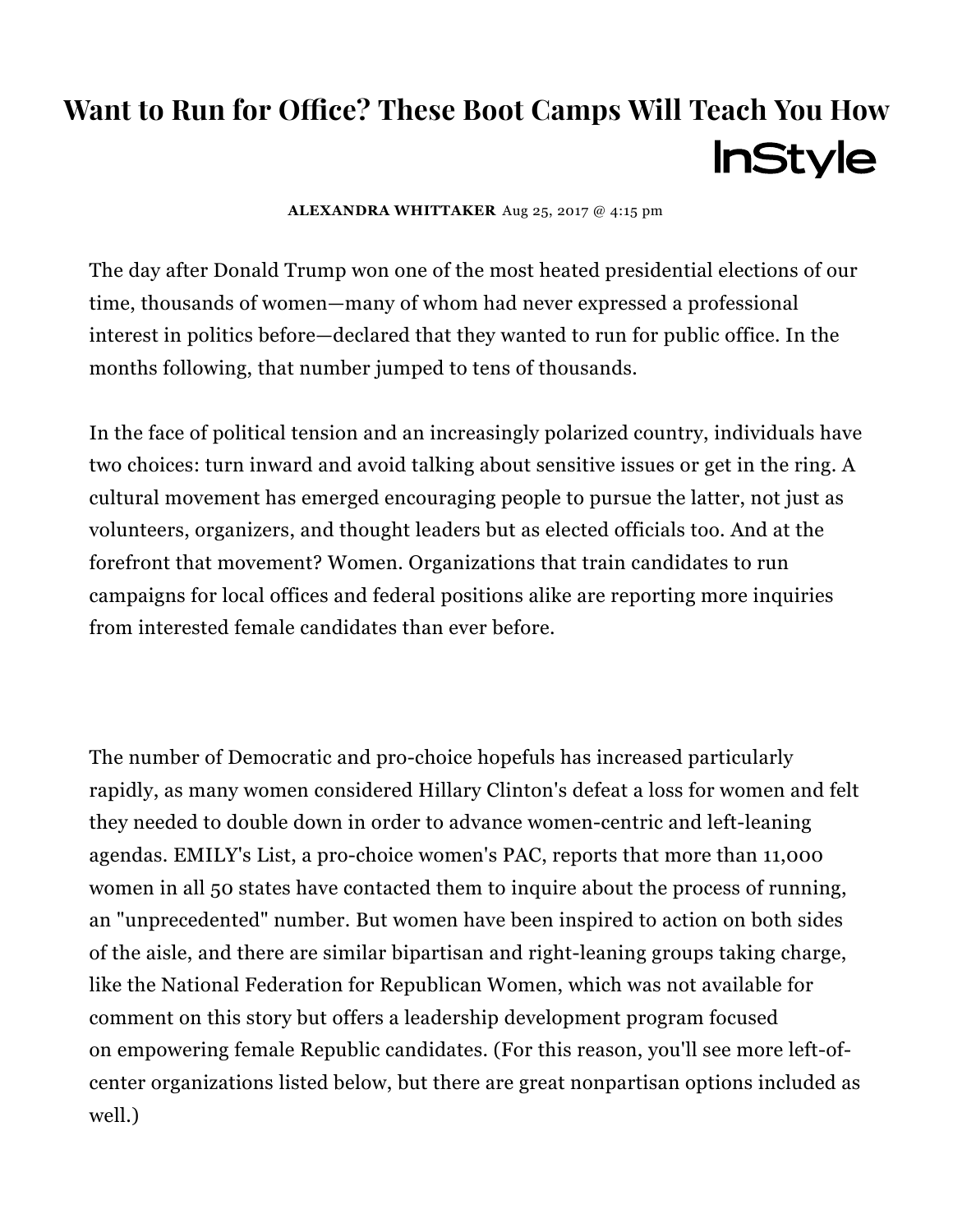Running for public office is a huge decision, one that takes consideration and commitment. But what groups like EMILY's List and NFRW do is answer another important question many politicians-in-the-making have: *How?* Acting as incubators, these groups help their members decide where in public service they might be a great fit and how to run a campaign, from fundraising to public speaking to agenda building.

We spoke to seven leading incubators for the low-down about how they work, who they are, and how to get involved. Think you might want to throw your hat in the ring? Or just learn more about the campaign process? Scroll down to see how these organizations are empowering women everywhere.

# Run For Something

Who They Help: Run For Something works exclusively with progressive millennials ages 35 or younger who are first- or second-time candidates running for local offices (school board, city council, county commissioner, etc). "We work with both men and women, which is a little different from the women-only orgs. We're also brand new. We launched on inauguration day. We've already recruited more than 10,000 young people who say they want to run for office," said cofounder of Run For Something Amanda Litman. "We thought it would be small with 100 people the first year, but we're packed."

#### Cost: Free

**Process:** "The first thing we do is a weekly conference call with all our candidates. Most first-time candidates have similar questions; we knock those out right away," said Litman. Run For Something has a couple hundred volunteers who screen candidates to identify how serious they are about running for office. "Once you pass in and become a member, you'll get referrals to other organizations, connections to the state party, and a whole network of state leads who will reach out and be a mentor to you to help you navigate the local landscape," said Litman. "Members are coached with speech, given help with social media, and are connected to campaign alums and operatives who volunteer for candidates."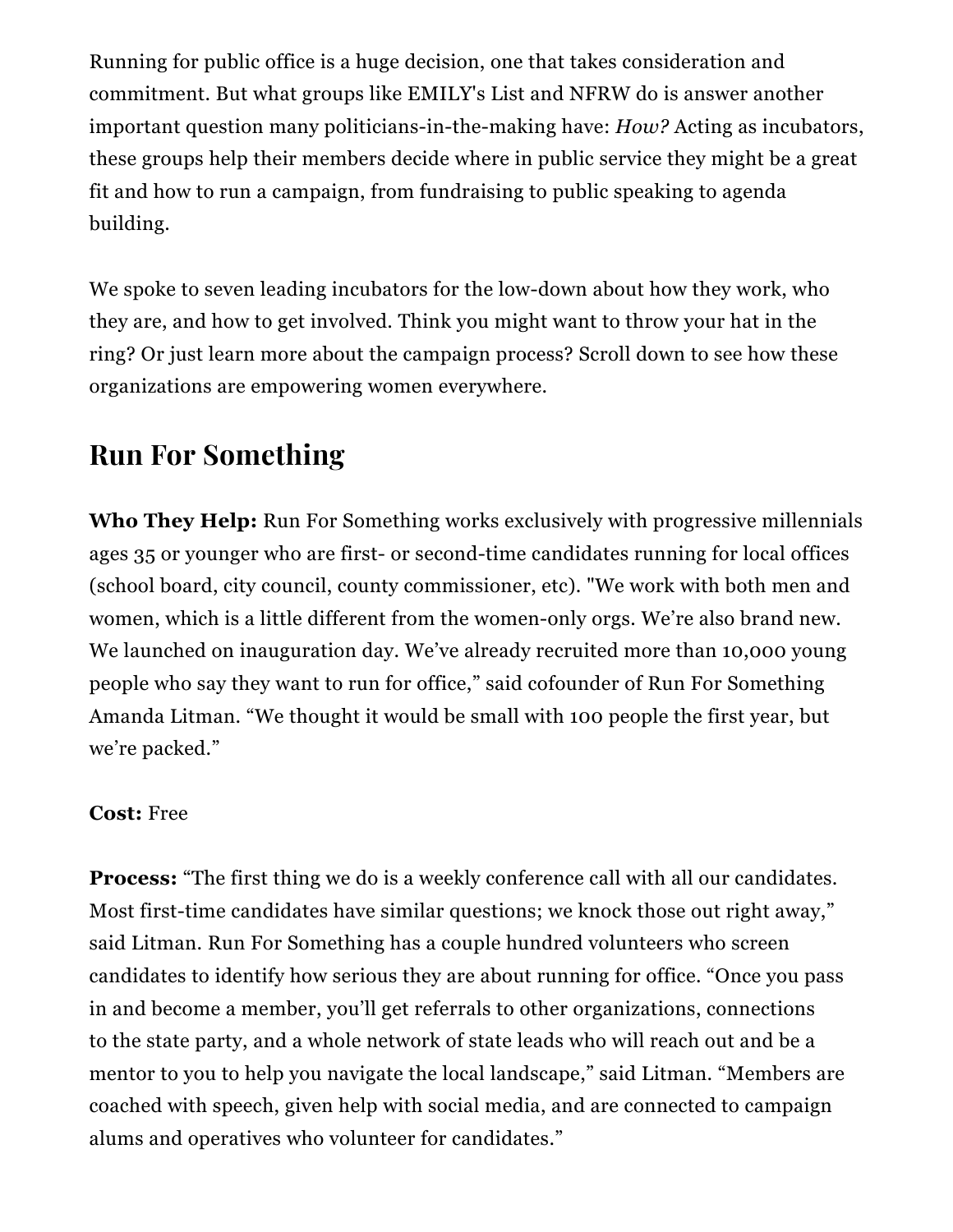Get Started: Check out their [website.](http://runforsomething.net/) If you want more information before deciding whether or not running is right for you, read Litman's book, *Run for [Something:](https://www.amazon.com/Run-Something-Real-Talk-Fixing-Yourself/dp/1501180444/ref=sr_1_1%3Fie=UTF8%26qid=1502418297%26sr=8-1%26keywords=Run+for+Something%3A+A+Real-Talk+Guide+to+Fixing+the+System+Yourself) A Real-Talk Guide to Fixing the System Yourself,* for guidance.

### VIDEO: The Importance of a Personal Brand

[brightcove-video:5537844853001](https://editor.instyle.com/file/brightcove-video5537844853001)

## Emerge America

Who They Help: Democratic women who want to run for an office. "What is really unique about our program is that it's six months long," said president and founder of Emerge America Andrea Dew Steele. "We take Democratic women through this sixmonth training program, one weekend a month. So it's the most in depth training program out there. It's really like going to school to learn how to run for office."

Cost: "This is like the gym," said Dew Steele. "If you don't pay, you won't take it seriously." The cost of Emerge America varies by state, and there are payment plans and scholarships available, but the ballpark given to InStyle.com was about \$500 total for the six-month program.

Process: "We're one of the only organizations that is state based, so every single state has staff, an advisory board, and people on the ground to support them 365 days of the year," said Dew Steele. Program members are given opportunities to create and expand a political network while following a curriculum designed to teach them how to run. Participants go over fundraising, media, public speaking, leadership, and campaign strategy, among other things. Emerge America currently has locations in 22 states, but for people out of state, they hold a series of three-day boot camps to teach the nuts and bolts of running.

Get Started: Join Emerge [America's](http://www.emergeamerica.org/action) network to get regular updates, nominate a woman to run, or apply to the [program](http://www.emergeamerica.org/action) yourself. You can also donate to the organization [here.](https://emerge.ngpvanhost.com/contribute)

### RELATED: Emily [Ratajkowski's](http://www.instyle.com/celebrity/emily-ratajkowskis-best-political-moments) Best Political Moments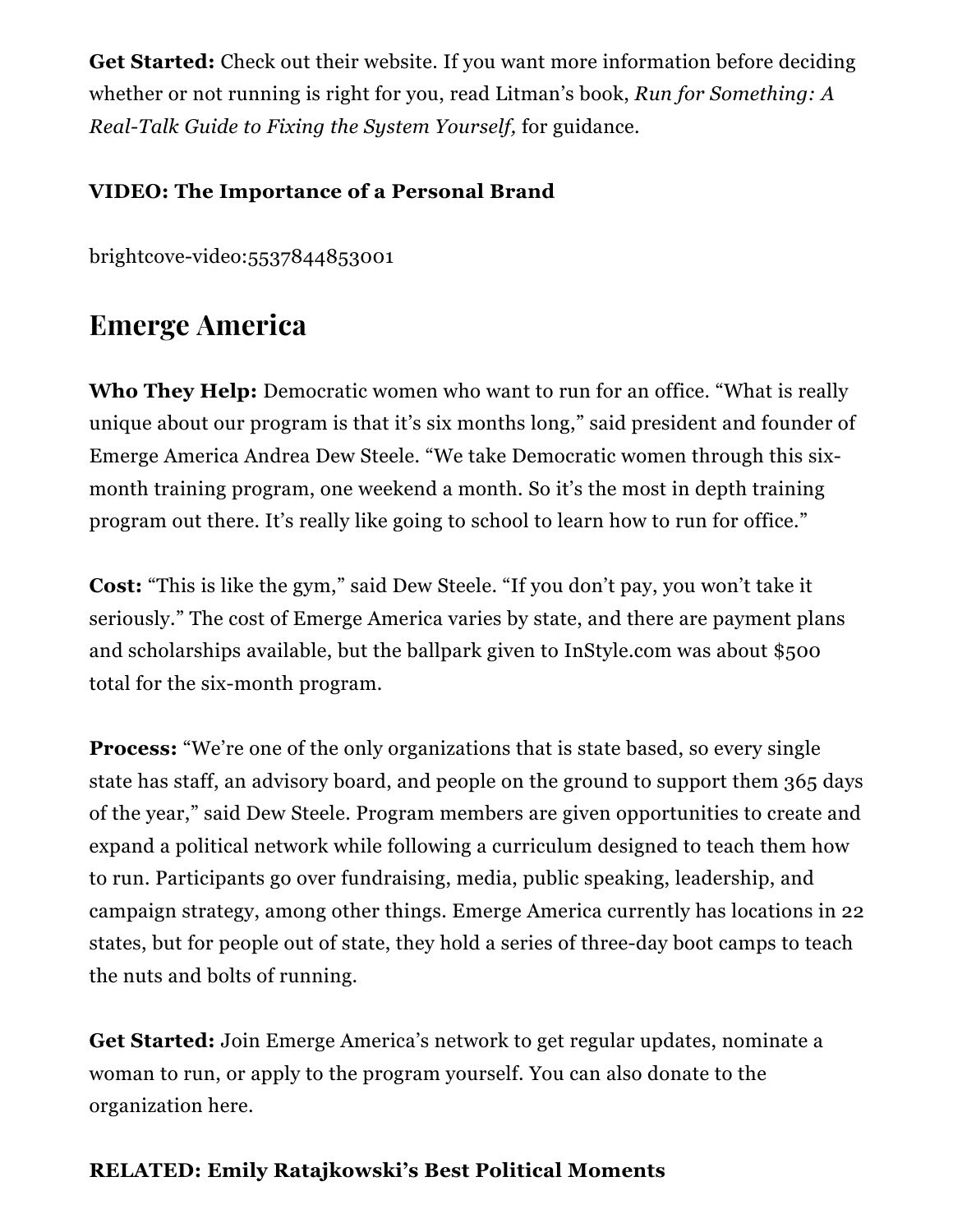### She Should Run

Who They Help: Any woman who wants to run for office. She Should Run is nonpartisan, so regardless of whether you're a Republican or a Democrat, they can (and will) help you.

Cost: Free for their Incubator program

Process: "One of She Should Run's most prominent campaigns is our Incubator, which is tailored to women who are exploring a run for office. The Incubator offers ecourses focused on leadership development, network building, communication skills, and other key skills needed to run for office. The Incubator community includes a supportive Facebook group where thousands of women offer peer support and encouragement," said She Should Run founder and CEO Erin Loos Cutraro. "We recognize there is no one path to elected leadership and we work with Incubator members to identify their unique qualifications and path."

Get Started: "Join our newest campaign, [#250Kby2030](http://www.sheshouldrun.org/take-action)[,](http://www.instyle.com/news/campaign-2030-women-half-elected-positions) to get 250,000 women running for the over 500,000 elected offices by 2030, and take one of the six actions to move us forward," said Cutraro. "Ask a [woman](http://www.sheshouldrun.org/ask_a_woman_to_run_for_office) to run. Research shows that if women need to be asked to run, so if you know a great woman ask her to run! It's good for everyone! But don't discount running yourself. Check out our [Incubator,](http://sheshouldrun.org/incubator) and see if it is right for you. There are even more ways on our website."

### [RELATED:](http://www.instyle.com/news/campaign-2030-women-half-elected-positions) This Campaign Aims to Get 250,000 Women to Run for U.S. Elected Positions by 2030

### Wellstone

Who They Help: Progressive leaders with a focus on racial, gender, and economic justice. "We have seen since our inception great numbers of young women and people of color participate because we work with partnerships on the state-level ground floor," said Wellstone communications and marketing director Deepa Kunapuli.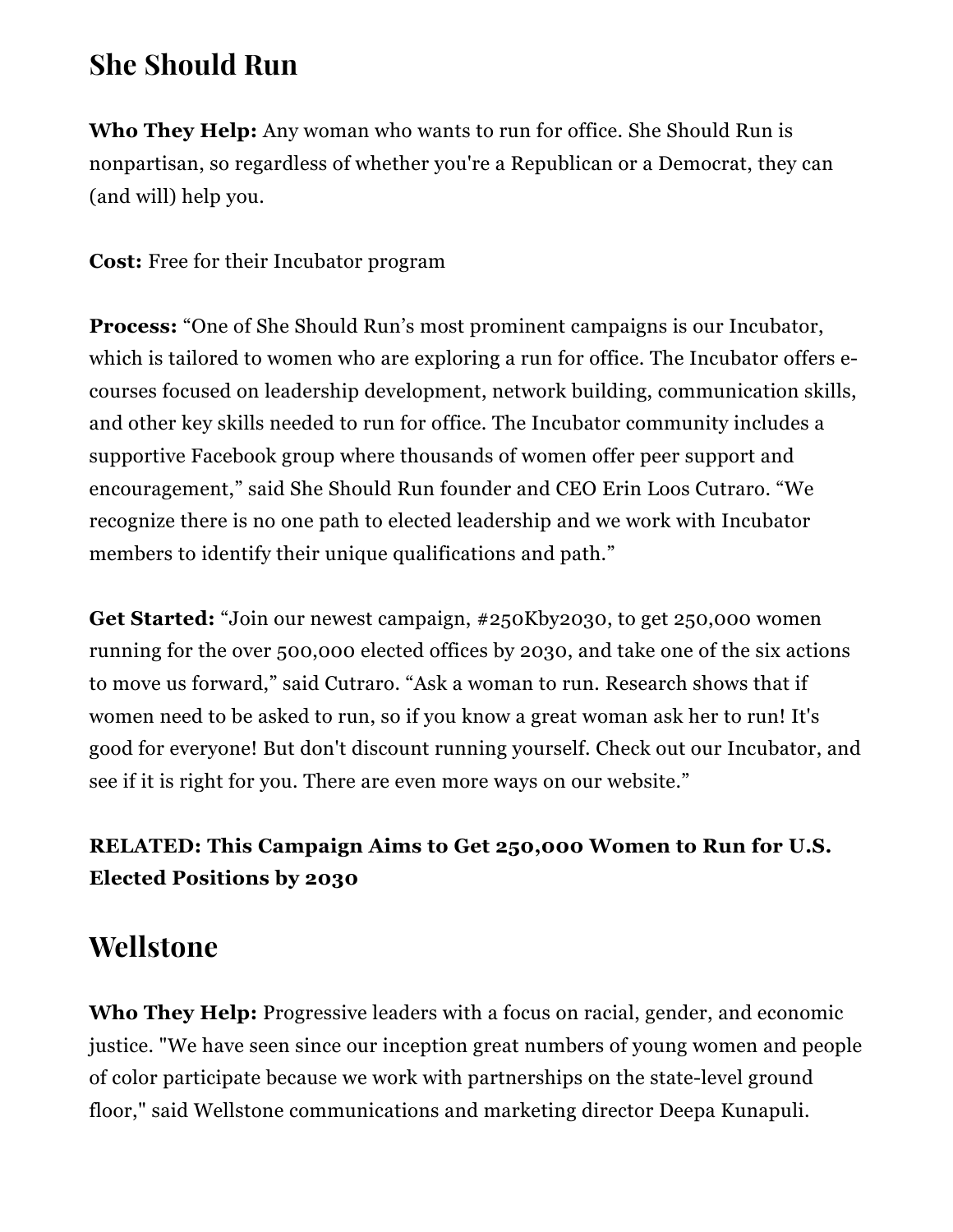"For us, it's important that folks who come through Wellstone stay true to who they are and understand that running for office means holding that authenticity while inspiring others to build with them," added Britney Whaley, Wellstone's principal of public and political leadership. "It's time we do the work to elect bold, authentic, and beautifully diverse leaders who work hard and show up for their communities."

Cost: The price varies depending on which program you choose. There are some free online classes. In-person programs range from \$450-\$1800 and include Camp Wellstone, its flagship program, as well as a week-long data-and-technology session, among others. Scholarships are available for those who can't afford the programs' full costs.

**Process:** Through online classes and in-person trainings around the country, Wellstone helps people run for office, work on campaigns, work on ballot initiatives, organize in local communities, and learn to use data and digital tools for social change. Camp [Wellstone,](http://www.wellstone.org/focus-areas/camp-wellstone) one of its programs, focuses on practical electoral skills by focusing on public policy, how to approach grassroots community organizing, and how to influence policymakers. Camps are held on weekends.

Wellstone also offers an Advanced Campaign Management School, which is a fourday training designed for people with past electoral experience who want to up their game. "Wellstone has been training progressive candidates to run for public office since our founding 15 years ago. Our theory of change (the way that we believe we'll make a change in the world) includes investment in communities, centering our trainings around our users' needs, and partnering with local organizations to build leaders that reflect the communities they serve," said Whaley. "We operate with the understanding that our goal is not just to win elections but to build a lasting movement of progressive leadership. We are here for the long game."

Get Started: Check Wellstone's [training](http://www.wellstone.org/events) and events calendar to find programs in your area. For online resources, visit Wellstone's (very helpful) [tools](http://www.wellstone.org/resources) page. You can also simply [donate](https://engage.wellstone.org/pages/donatec4) to the cause. Click [here](http://www.wellstone.org/contact?category=cw) to inquire about Camp Wellstone.

#### VIDEO: President Trump Participates in a Jobs Announcement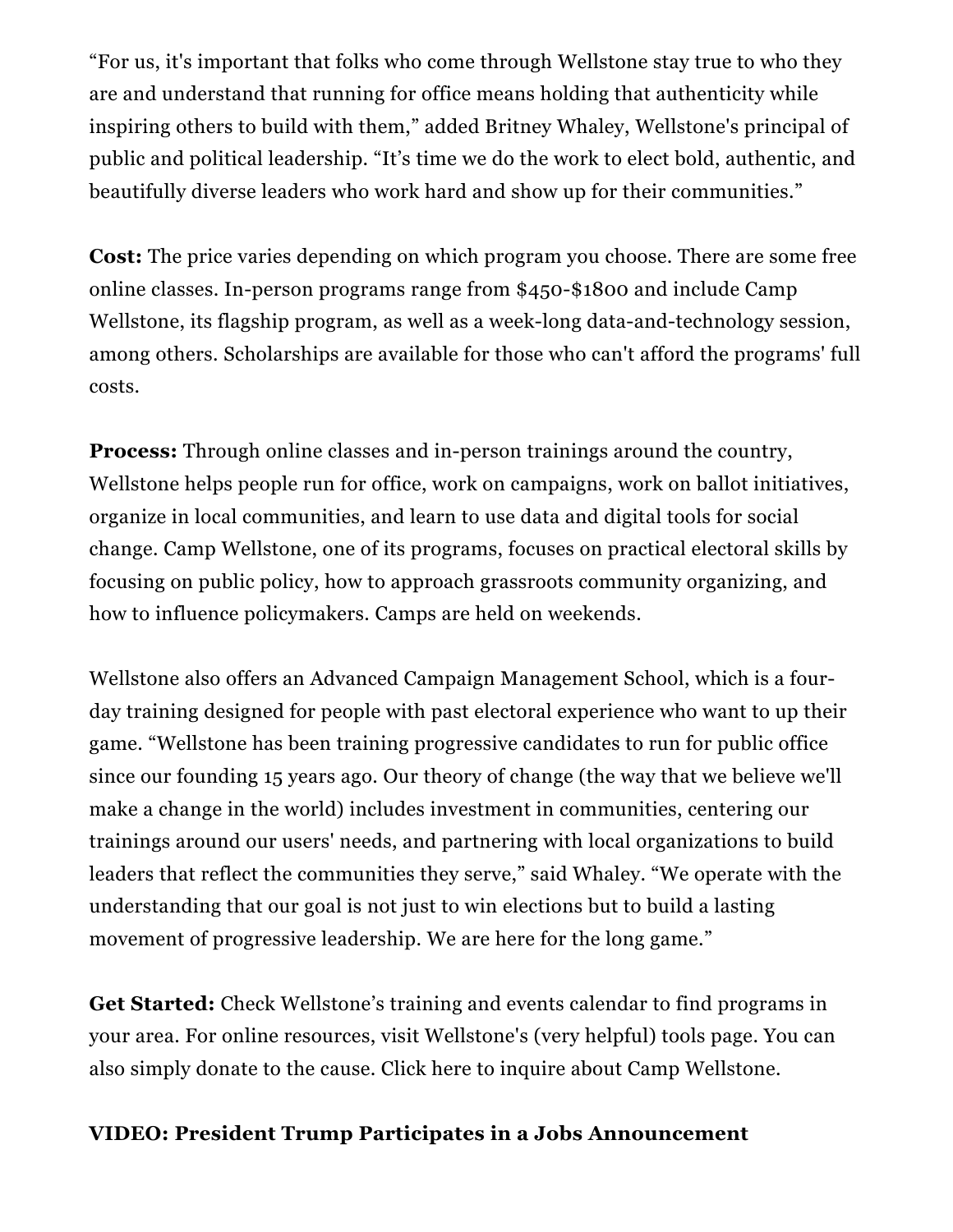### [RELATED:](http://www.instyle.com/news/malala-yousafzai-girl-power-trip) Why This Young Woman Spent Her Birthday Fighting for Girls' Education in Iraq

# Running Start

Who They Help: Young women. Running Start is nonpartisan and works with interested women from all political parties. "The focus on young women is important because just one in four elected leaders are women. That is true at the international, national, state, large city, and even college student body president levels," said vice president of Running Start Melissa Richmond. "Women win at the same rates as men when they run, but there aren't enough women running. Research shows that there are a lot of factors that hold women back from running, but the biggest seems to be a lack of self-confidence relating to qualifications."

Cost: All of Running Start's programs are free to participants, have a nominal fee, or include scholarships for more than half of the participants (offered on a need basis).

**Process:** Running Start provides online tools as well as annual programming. Annual programs include a week-long high school training for 50-75 students in Washington, DC, where participants meet with members of Congress and talk about how to run for office. Running Start also has a daylong college training program called Elect Her to help college women run for student government. More than half of the women in Congress started their political careers in college student government, according to Running Start, which makes this program particularly important. "In the past 11 years, Running Start has given 12,500 young women the skills and inspiration they need to run and win," said Richmond.

College students can sign up for Running Start's Star Fellowship semester-long internship, which pairs college women with Congresswomen. The program includes housing, a stipend, and a weekly training on how to run for office. Running Start has placed almost 100 Star Fellows in the offices of more than half of the women in Congress. For college graduates, Running Start offers Young Women Run, a two-day training for professionals on how to use technology to run for office. According to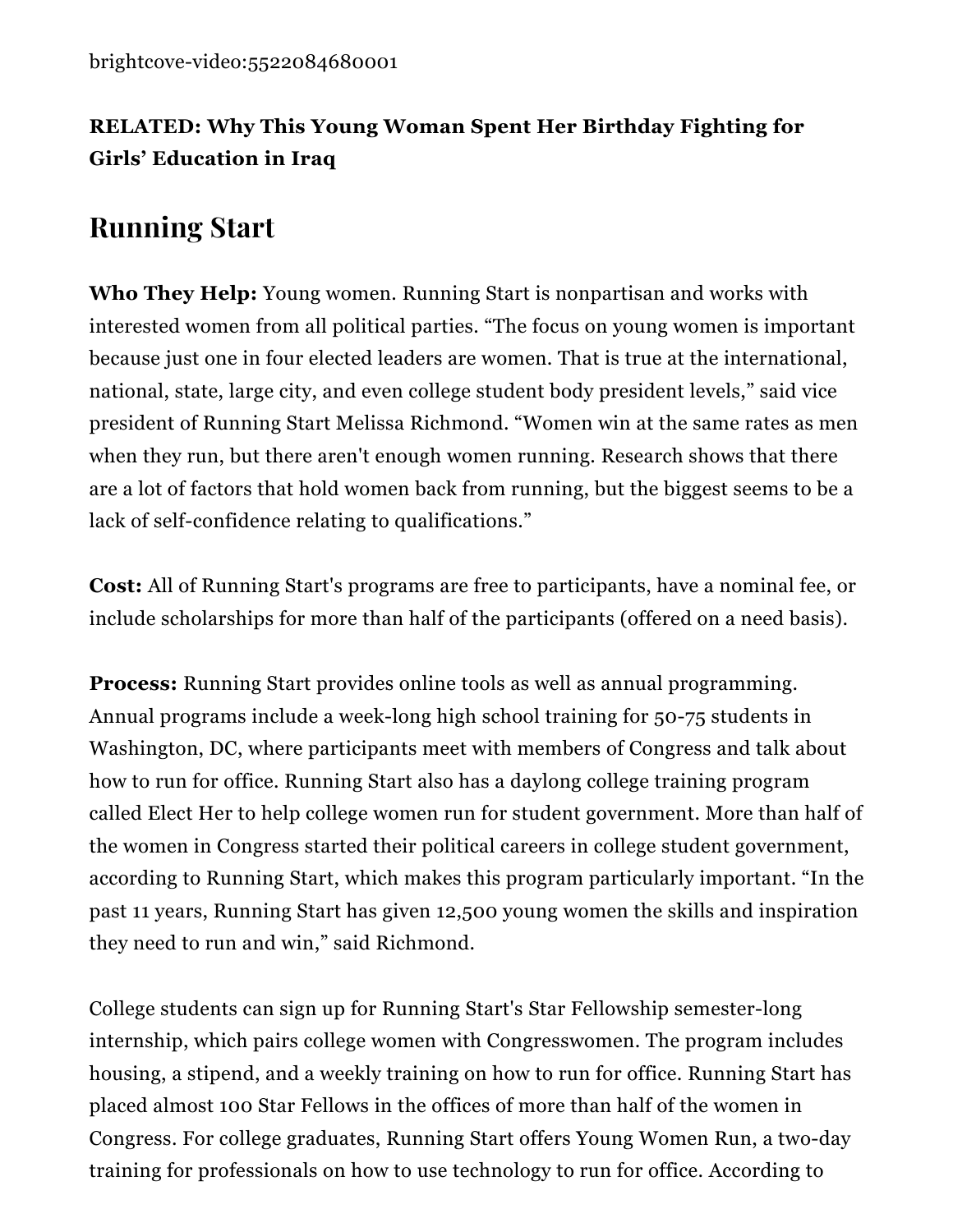statistics provided by Running Start, more than half of alumnae are women of color, a quarter are first-generation college students, a third are low income, and a third are LGBTQ.

Get Started: Visit the [Running](http://runningstartonline.org/) Start website, [donate](https://secure.runningstartonline.org/page/contribute/onetimedonation) to the [programs,](http://runningstartonline.org/programs/mentorship) offer to mentor young women, or sign up directly [here](http://runningstartonline.org/about-us/membership).

# VoteRunLead

Who They Help: Any woman who wants to run for office.

Cost: VoteRunLead's online resources are all free. Most events they hold are too, but if they hit capacity, they ask for suggested donations to accommodate additional people. "Our national training on October 13-15 in Minneapolis (a threeday intensive for women intending to run by 2020) is \$150.00," said VoteRunLead founder and director Erin Vilardi. "We work to make sure any woman can access our networks."

Process: "[VoteRunLead.org](http://www.voterunlead.org/) is a training powerhouse with free online trainings and a 10+ city tour this summer/fall on everything from volunteering on your first campaign to financing your own 2018 race. Our face-to-face trainings are intensive daylong and weekend-long workshops, followed by coaching sessions and regionally specific curriculum for women, such as city council leadership, rural women's leadership, or for women of color," said Vilardi. "What makes us different is that we teach individual women to "run as they are"—that the experiences and expertise they have right now are exactly what is needed in our government.

"In 2016, VoteRunLead alums shattered many firsts: Ilhan Omar became the nation's first Somali American legislator, from Minnesota, who now serves as a VoteRunLead trainer and speaker," said Vilardi. "Brenda Lopez became Georgia's first Latina in the State Assembly. Emily Larson, young woman mayor in the rural community of Duluth, Minnesota, is the first female mayor of the city."

Get Started: "VoteRunLead has several upcoming in-person events this summer and fall in Columbus, Atlanta, Minneapolis, Miami, Albuquerque, and more online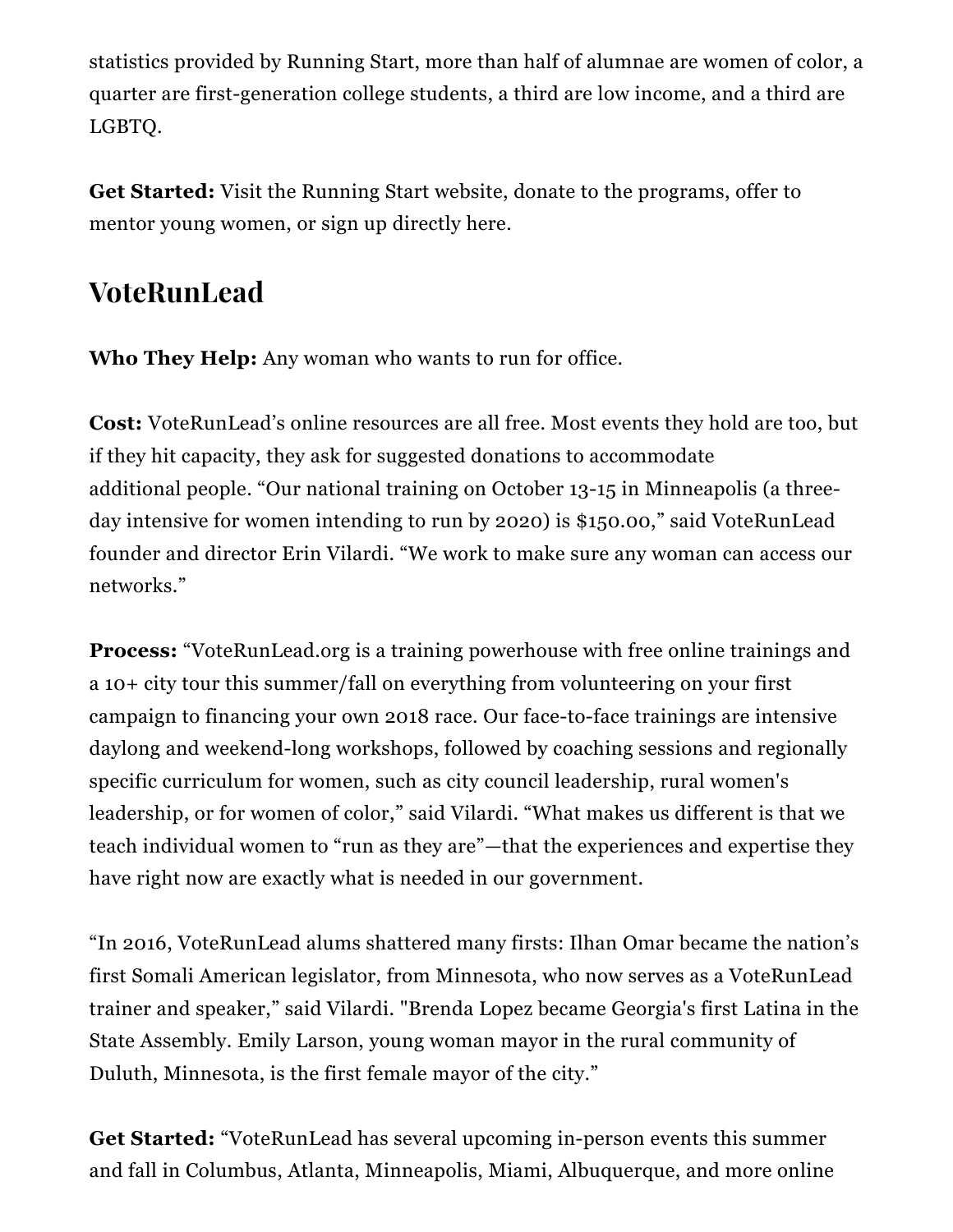training is being added," said Vilardi. "There are also more than 60 online resources available with videos of the workshops that can be watched for free at any time. Interested women can request to have VoteRunLead come to their own home town. Since we put that option on our website, we've gotten more than 252 requests from 43 states to bring VoteRunLead to local cities." To find upcoming VoteRunLead events, visit [voterunlead.org/events](http://www.voterunlead.org/events). Online resources are available at [voterunlead.org/learn.](http://www.voterunlead.org/learn)

### VIDEO: Five Times a President Issued a Controversial Pardon

[brightcove-video:5517689555001](https://editor.instyle.com/file/brightcove-video5517689555001)

# EMILY's List

Who They Help: Pro-choice Democratic women. "What makes us different is our track record. We have helped elect over 800 women at the state and local level, 139 women for Congress and 12 women governors," said EMILY's List Director of Strategic Communications Vanessa Cardenas. "EMILY's List is not just a training organization; we actually provide women the political advice and support to help them win, and we connect them to our powerful network of 5 million+ members who are committed to seeing more women in office.

Cost: Candidate trainings are free. "We also just launched Run to [Win,](http://www.emilyslist.org/run-to-win) an unprecedented effort to get more women elected at every level," said Cardenas. "These trainings are open to any woman who is Democrat and pro-choice. In the next few months we'll offer them in over 20 states across our nation."

Process: EMILY's List is a 30+ year-old organization with millions of members, and the many programming options reflect its size. They send employees across the country to find, recruit, and train women who are leaders in their community to help build a pipeline of candidates, hosting local trainings that people can [sign](http://action.emilyslist.org/page/s/sign-future-trainings) up for.

Every election cycle, they recruit women [interested](http://action.emilyslist.org/page/s/sign-future-trainings) in running for the first time and walk them through the steps, but they also work with national candidates. "While the 2016 election was disappointing at the presidential level, EMILY's List was